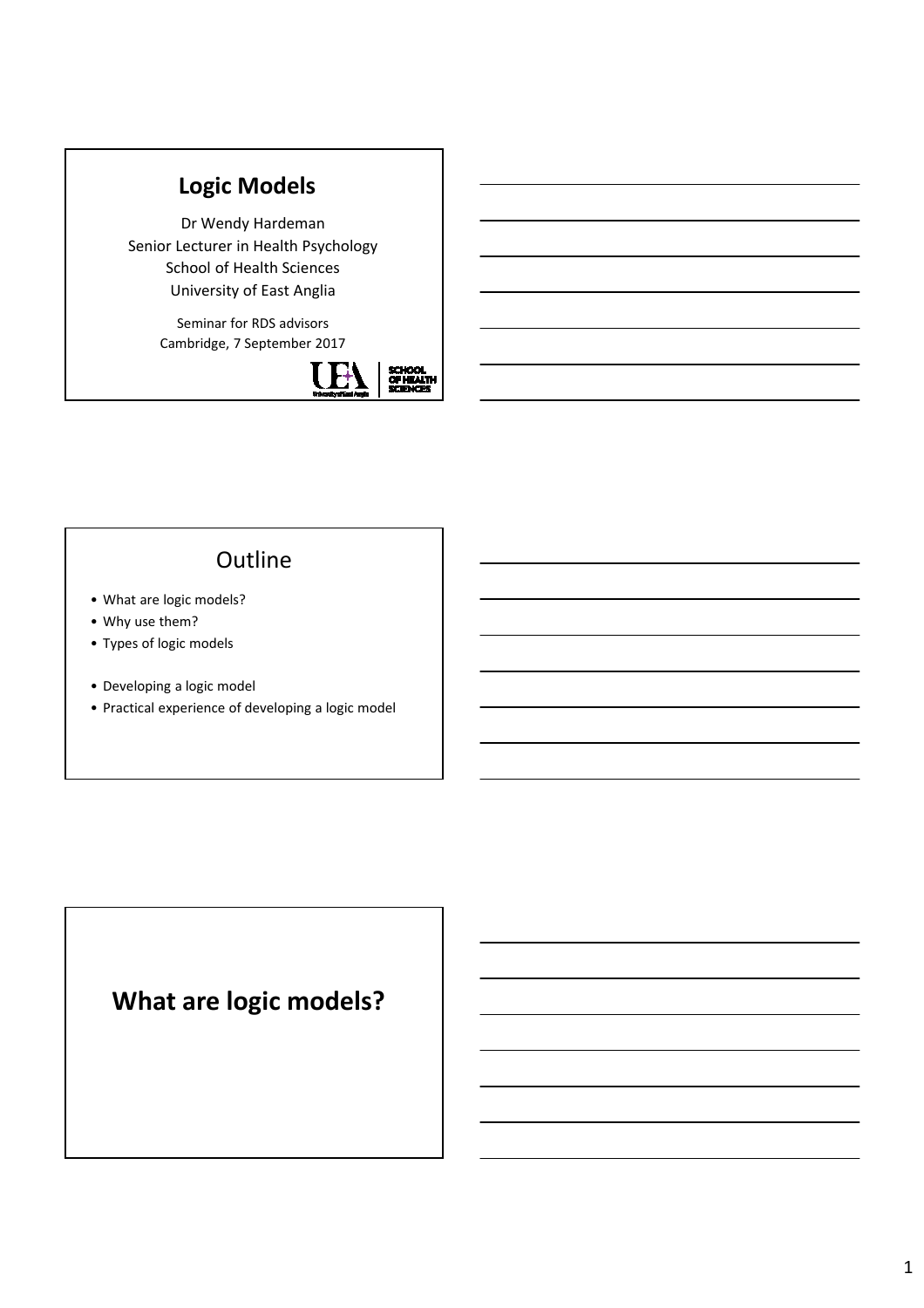## Kellogg Foundation

- "A systematic and visual way to present and share your understanding of the relationships among the resources you have to operate the program, the activities you plan, and the changes and results you hope to achieve"
- Logic models focus on the *big ideas*, not the details of your intervention

W.K. Kellogg Foundation. Logic Model Development Guide 2004

## Kellogg Foundation

- Reading a logic model is about following a chain of reasoning of 'if …then…' statements which connect the parts of the intervention
- Multiple terms used: 'logic model', 'programme theory', 'intervention theory' and 'theory of change'

W.K. Kellogg Foundation. Logic Model Development Guide 2004

## What is theory?

- Theories are analytical tools for understanding, explaining, and making predictions about a given subject matter
- Theory in the context of logic models is a set of causal assumptions which link intervention activities to intended outcomes
- Theory can be explicit or implicit

https://en.wikipedia.org/wiki/Theory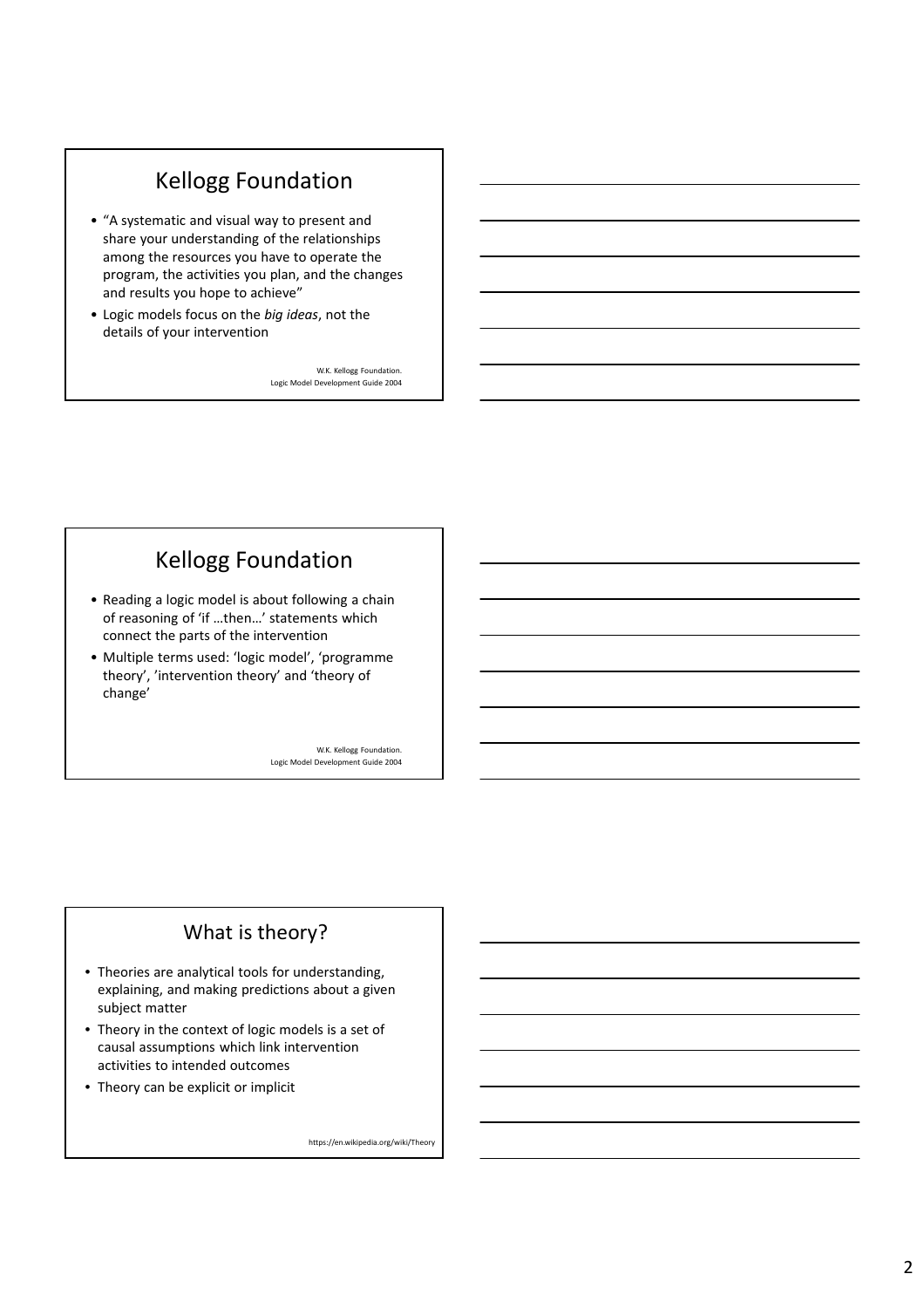## Evidence for use of theory

- Evidence is mixed in terms of intervention effectiveness
- May be due to theory or other factors
- An explicit theory base allows testing of the causal assumptions underlying intervention effects (logic model)



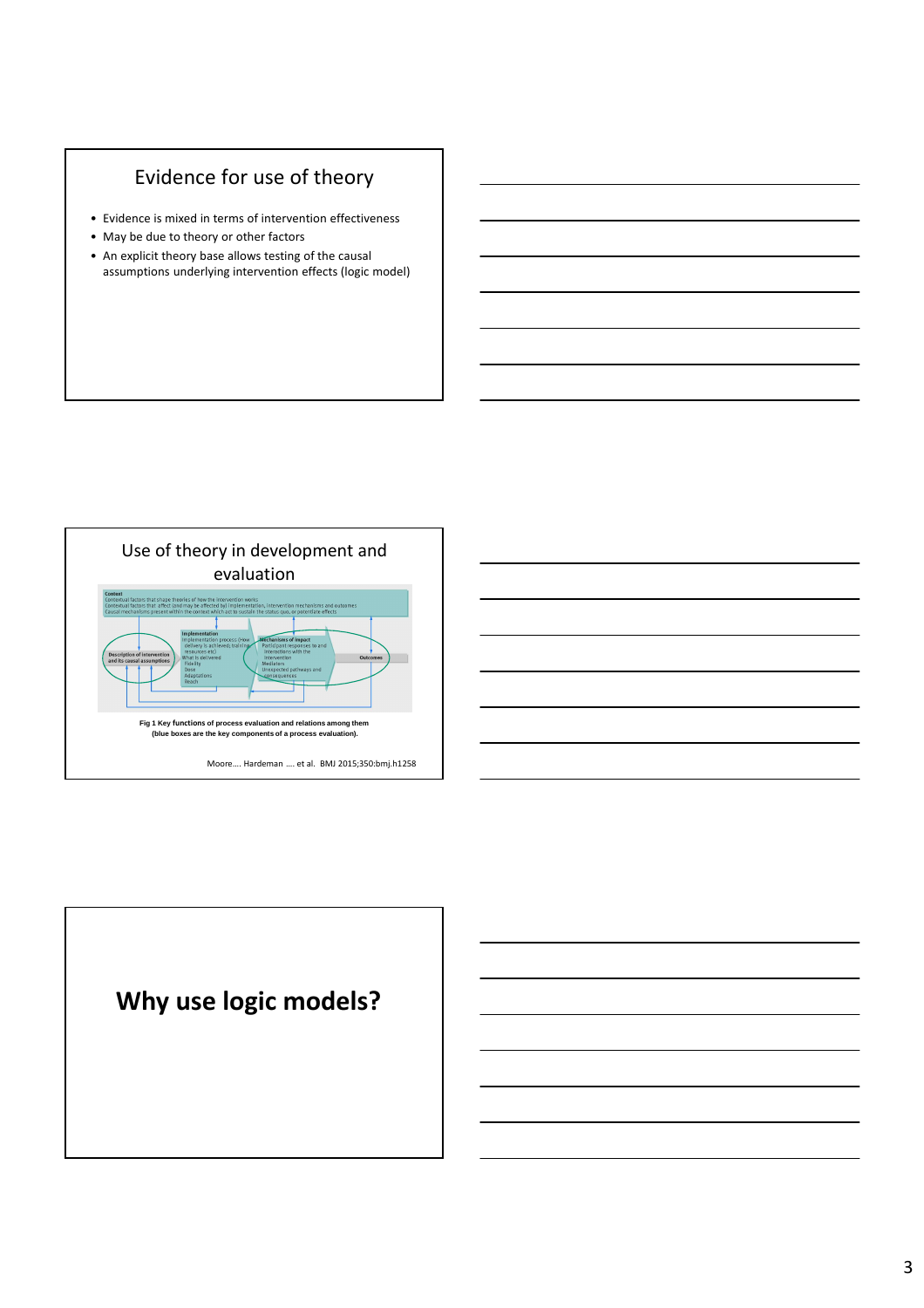## Understanding your intervention

- Brings intervention's concepts and ideas to life
- Shows link between activities, outcomes and long term strategic outcomes set by government or funder
- Tells the story of the intervention in simple words: causal links between an identified need, what you do and how it makes a difference for the target group(s)
- Makes you think about why an intervention exists, why you do what you do and why you think that makes a difference
- Can expose weak links or potential contradictions in the
- hypothesised causal mechanism

W.K. Kellogg Foundation 2004; Evaluation Support Scotland, www.evaluationsupportscotland.org.uk

## Communication with stakeholders

- Aids the communication of your thinking to people who support your work
- Provides stakeholders with a road map
- Can identify where stakeholders differ in their understanding of the intervention
- Increases stakeholder involvement and commitment
- Brings people with different views together

W.K. Kellogg Foundation 2004; Evaluation Support Scotland, www.evaluationsupportscotland.org.uk

## Development, implementation and evaluation

- Helps to plan a new intervention or project
- Identifies the risks of the intervention and how they could be managed
- Helps identify and collect data you need to monitor
- Helps understand what and when to evaluate
- Provides insight in where to focus your research

W.K. Kellogg Foundation 2004; Evaluation Support Scotland, www.evaluationsupportscotland.org.uk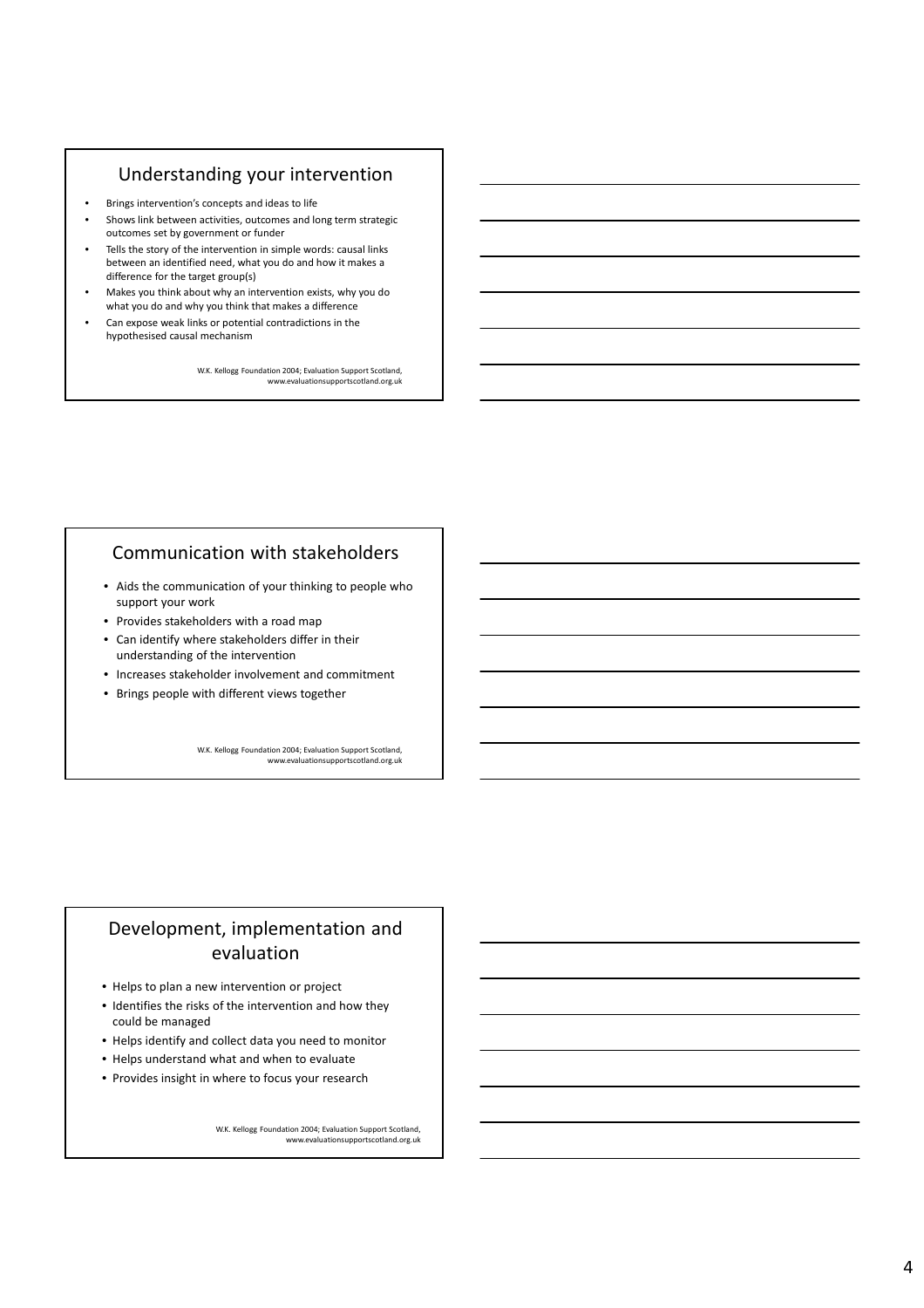



## Limitations

- Represents intention, not reality
- May overlook unintended outcomes
- Focuses on positive change, but change is not always positive
- May simplify complex causal mechanisms
- Doesn't address whether we are doing the right thing
- May stifle creativity and spontaneity

University of Wisconsin-Extension, Enhancing Program Performance with Logic Models 2003

# **Types of logic models**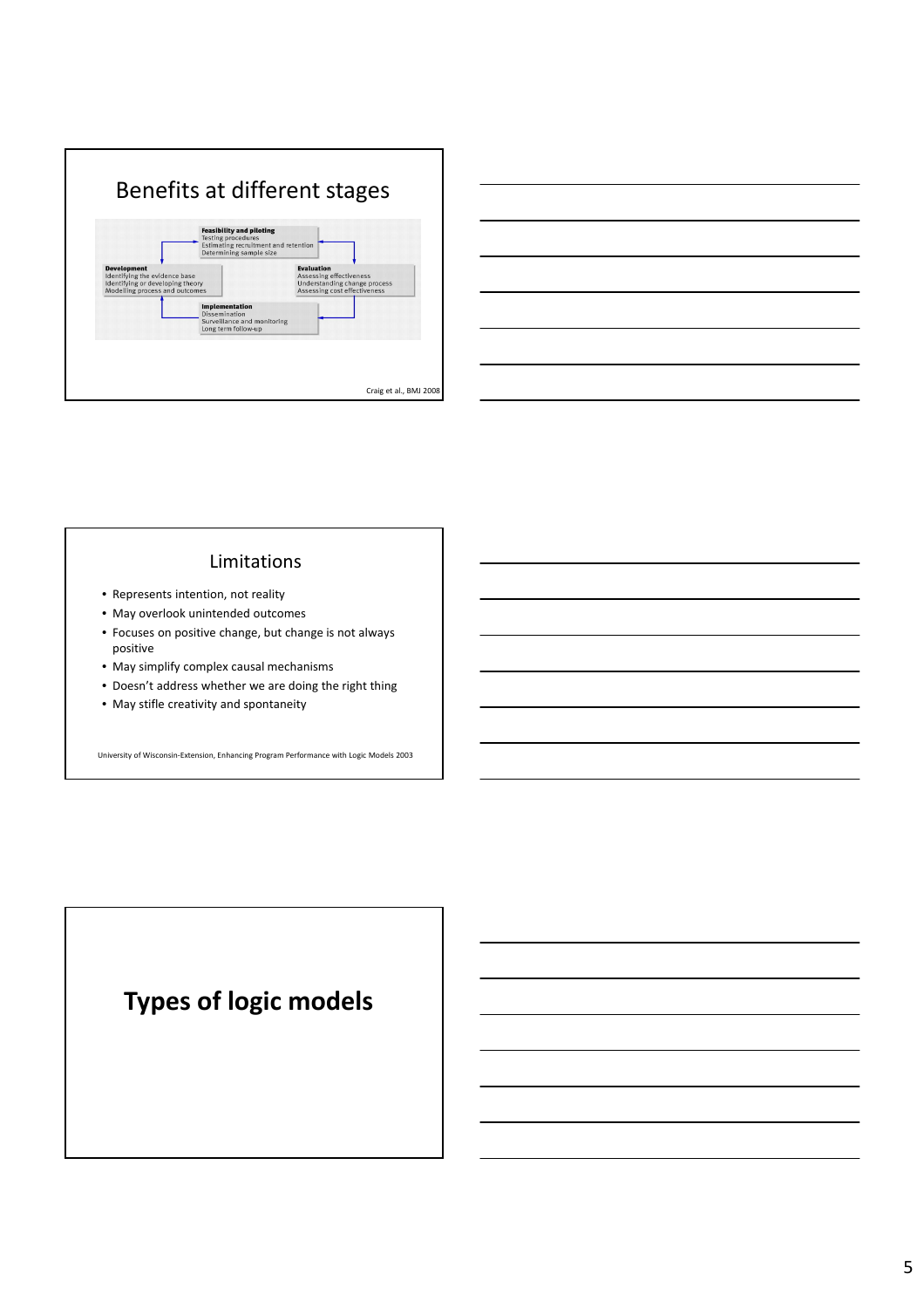







- Useful with limited number of intervention activities and outcomes
- Can be too simple and limit the ability to question assumptions
- Challenging to see connections visually or at what point change happens

Evaluation Support Scotland, www.evaluationsupportscotland.org.uk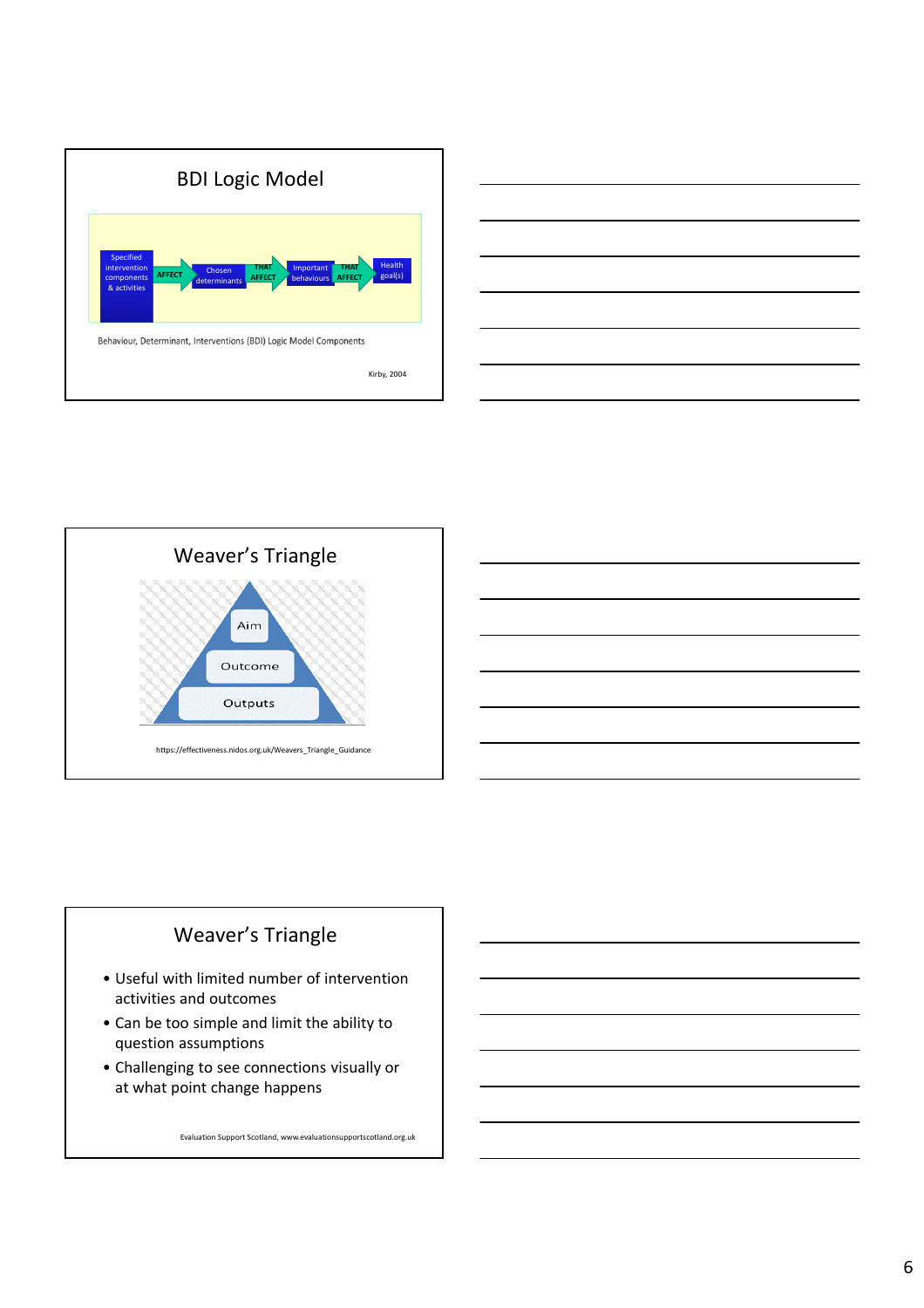

| <b>Resources</b>                                                                 | <b>Activities</b>                                                                  | <b>Outputs</b>                                                                                                                          | <b>Short and Long</b><br>term outcomes                                                                                               | Impact                                                                                                    |
|----------------------------------------------------------------------------------|------------------------------------------------------------------------------------|-----------------------------------------------------------------------------------------------------------------------------------------|--------------------------------------------------------------------------------------------------------------------------------------|-----------------------------------------------------------------------------------------------------------|
| In order to<br>accomplish our set<br>of activities we will<br>need the following | In order to address.<br>our problem we<br>will conduct the<br>following activities | We expect that once<br>completed or<br>underway these<br>activities will<br>produce<br>the following<br>evidence<br>of service delivery | We expect that if<br>completed or on-<br>going these<br>activities will lead<br>to the following<br>changes in 1-3 then<br>4-6 years | We expect that if<br>completed these<br>activities will lead to<br>the following changes<br>in 7-10 years |



## Kellogg: Three approaches

- Theory approach: theory of change that influenced intervention design and plan
- Outcomes approach: early stages of intervention planning
- Activities approach: implementation process

W.K. Kellogg Foundation 2004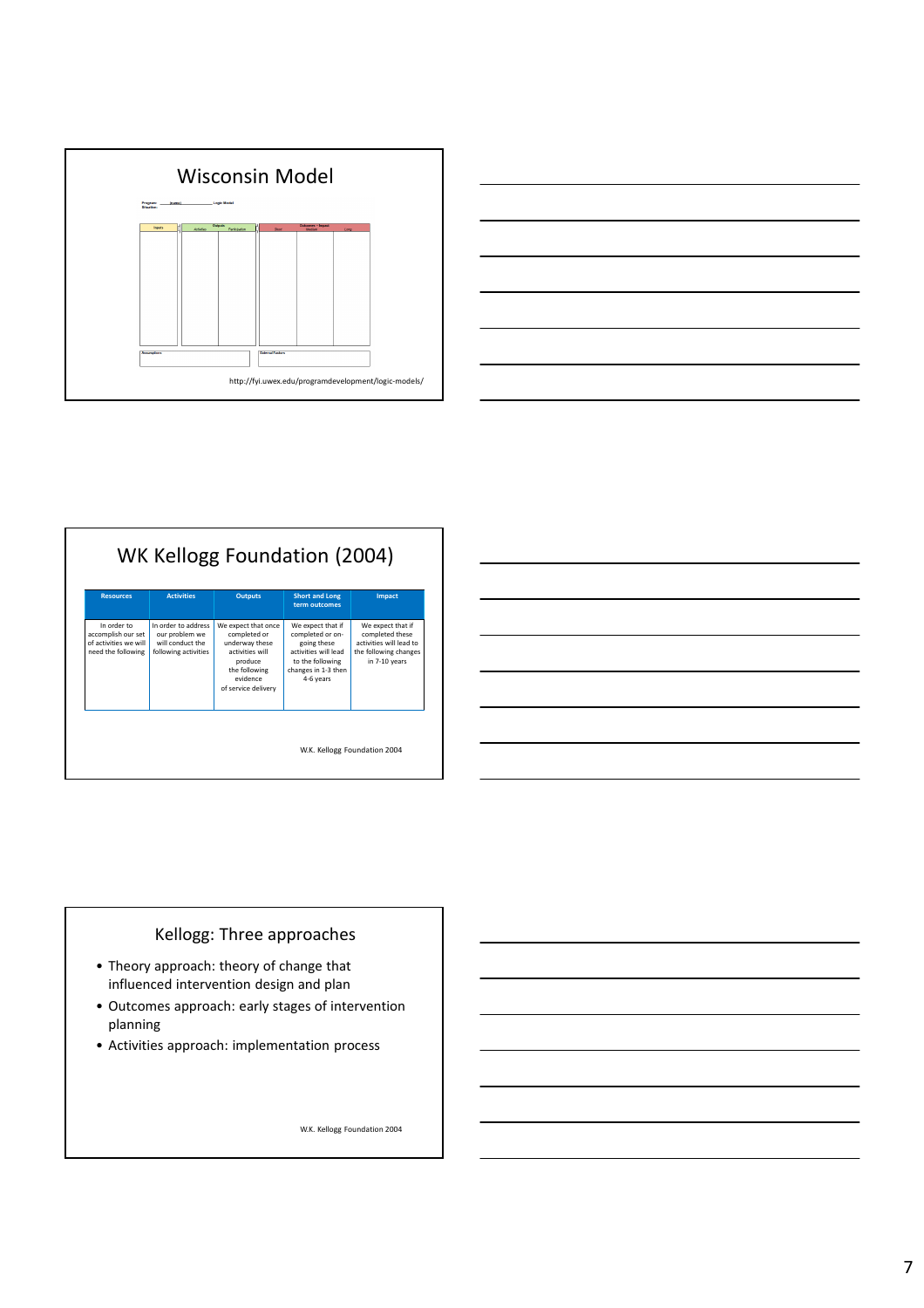#### In sum…

- Range of formats
- There is no 'best' choice
- Select the format that fits your intervention and purpose best
	- e.g., who will use the logic model, how will it be used, and when - development, implementation, evaluation phase

# **Developing a logic model**

## Practice rather than cookbook approach

- Developing logic models is a process, and requires practice
- No right or wrong way: can start from left, middle or right
- No need to include all outcomes: logic model describes journey, not detail of everyday work

Evaluation Support Scotland, www.evaluationsupportscotland.org.uk; University of Wisconsin-Extension, Enhancing Program Performance with Logic Models 2003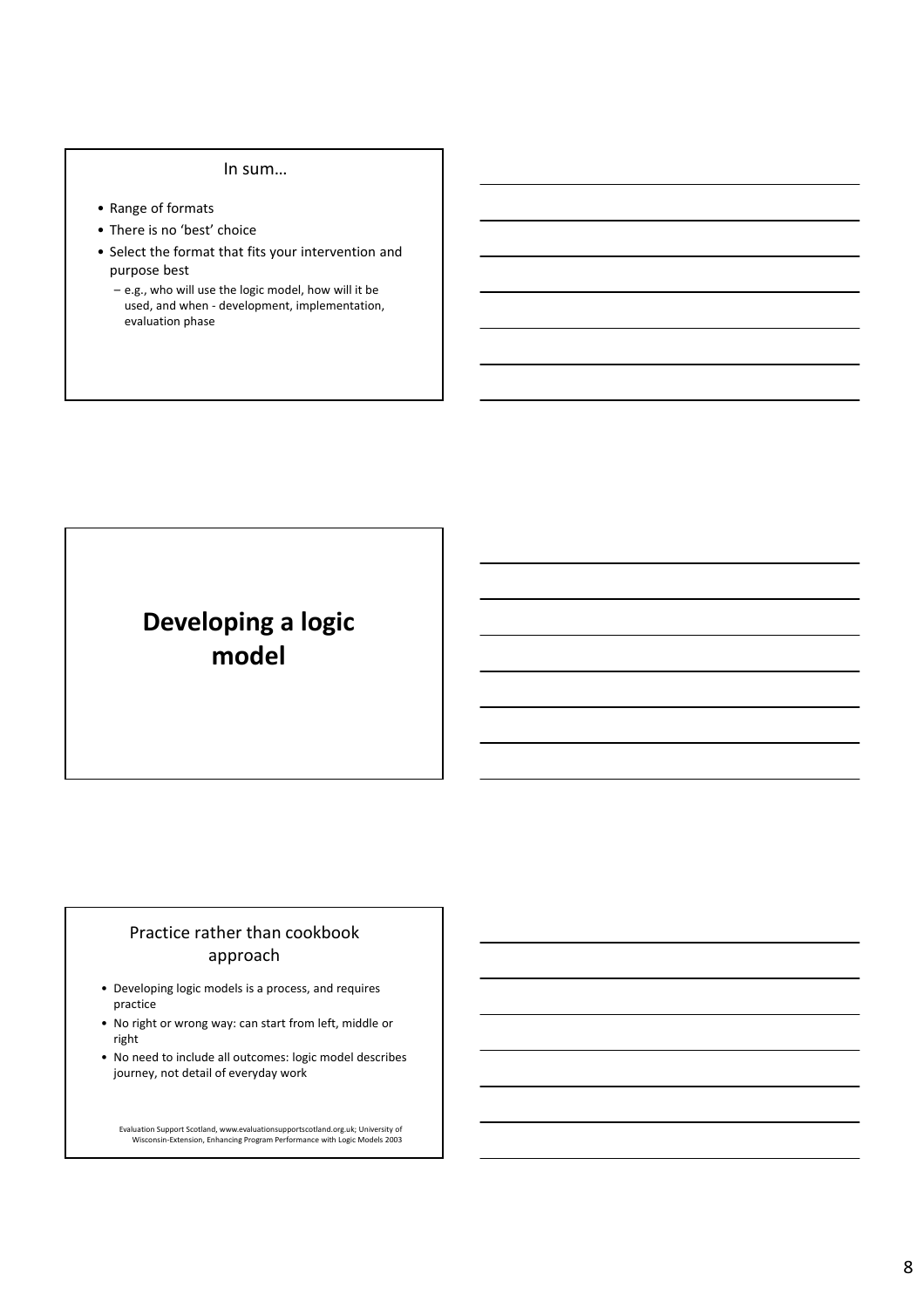## Logic models are not static

- Like interventions, they can change over time
- They do not have to be linear interactions between context and mechanisms underlying any intervention effects may not be linear
- Challenging to balance the 'big ideas' and the need to reflect complex realities

Kellogg Foundation, 2004, chapter 2; Moore et al 2015

| <b>Resources</b>                                                                 | <b>Activities</b>                                                                 | <b>Outputs</b>                                                                                                                          | <b>Short and Long</b><br>term outcomes                                                                                               | Impact                                                                                                    |
|----------------------------------------------------------------------------------|-----------------------------------------------------------------------------------|-----------------------------------------------------------------------------------------------------------------------------------------|--------------------------------------------------------------------------------------------------------------------------------------|-----------------------------------------------------------------------------------------------------------|
| In order to<br>accomplish our set<br>of activities we will<br>need the following | In order to address<br>our problem we<br>will conduct the<br>following activities | We expect that once<br>completed or<br>underway these<br>activities will<br>produce<br>the following<br>evidence<br>of service delivery | We expect that if<br>completed or on-<br>going these<br>activities will lead<br>to the following<br>changes in 1-3 then<br>4-6 years | We expect that if<br>completed these<br>activities will lead to<br>the following changes<br>in 7-10 years |

#### Basic intervention components

- Describe basic assumptions and add intervention components in the order in which they should occur
- Identify resources and/or barriers which enable or limit intervention effectiveness ('factors')
- Resources aim to support the solutions that your intervention proposes
- Decide on concrete intervention activities (processes, techniques) and link them to evidence from literature about what works

Kellogg Foundation, 2004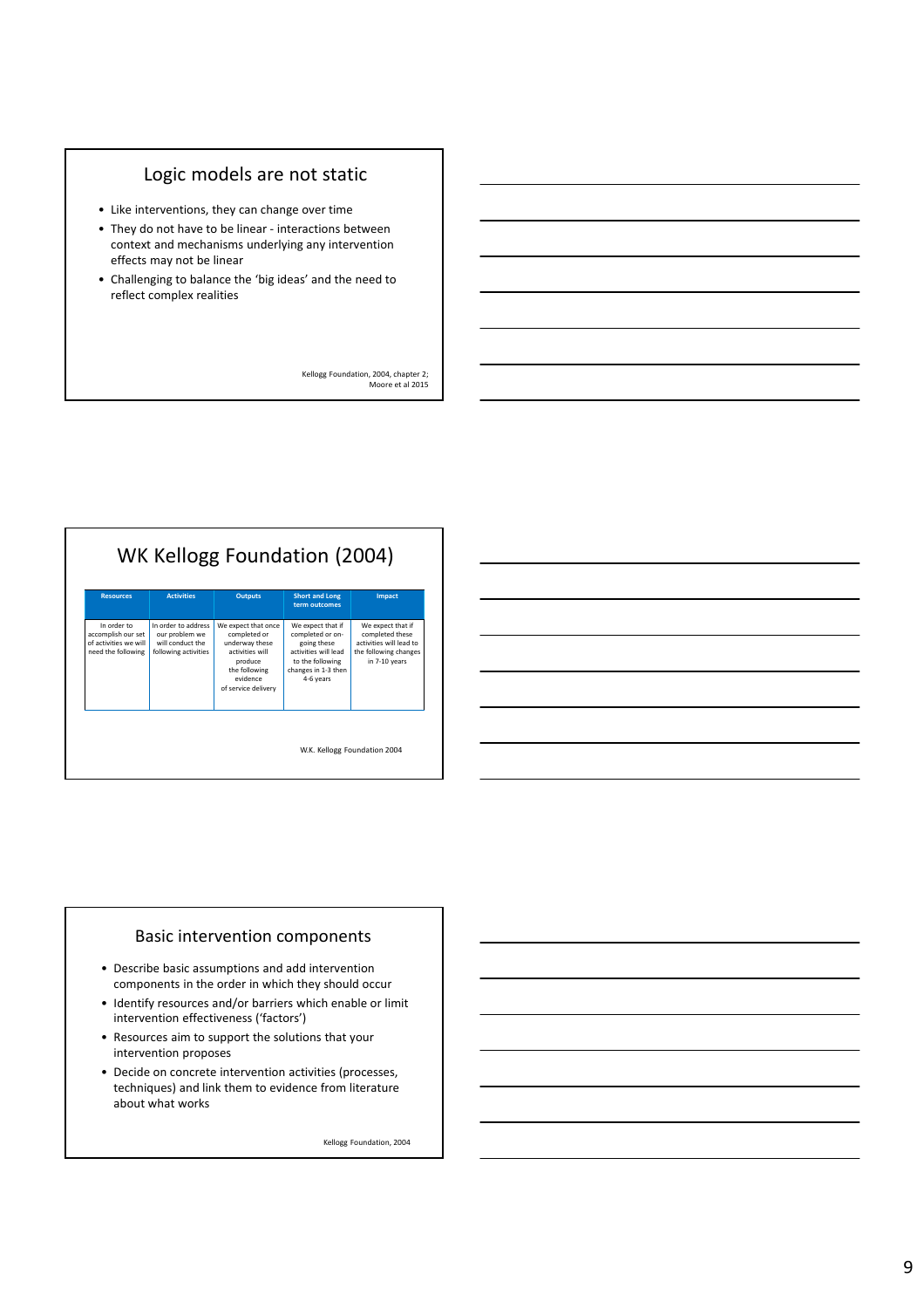#### Link activities with outcomes

- Grant proposals often have strong rationale for intervention but lack linkage with what intervention will do and how it relates to evidence and best practice
- Funders want to see how interventions achieve effects – so can be helpful to start with outcomes
- Use 'if .. then ..' assumptions, e.g., 'if you accomplish the planned activities you will deliver the amount of service or product as intended'

Kellogg Foundation, 2004, chapter 2

### Describe the desired results

- Make outputs, outcomes, impact SMART
- Outputs: direct results of activities size and scope of services/products delivered or produced by the intervention
- Outcomes: often individual level change in attitude, behaviour or level of functioning
- Short term 1-3 years; long-term 4-6 years
- Impacts: organisational, community and/or system level changes expected from the intervention's activities

Kellogg Foundation, 2004, chapter 2

### Three approaches

- Theory-approach models: emphasise theory of change that informs the intervention, 'how and why your intervention will work'
	- Grant proposals, development phases
- Outcomes approach models: focus on early aspects of intervention planning and attempt to connect the resources and/or activities with the desirable results – Informed by theory but not explicitly included
- Activities approach models: focus on details of implementation – Useful for intervention monitoring and management
- Guidance available for these specific models

Kellogg Foundation, 2004, chapter 2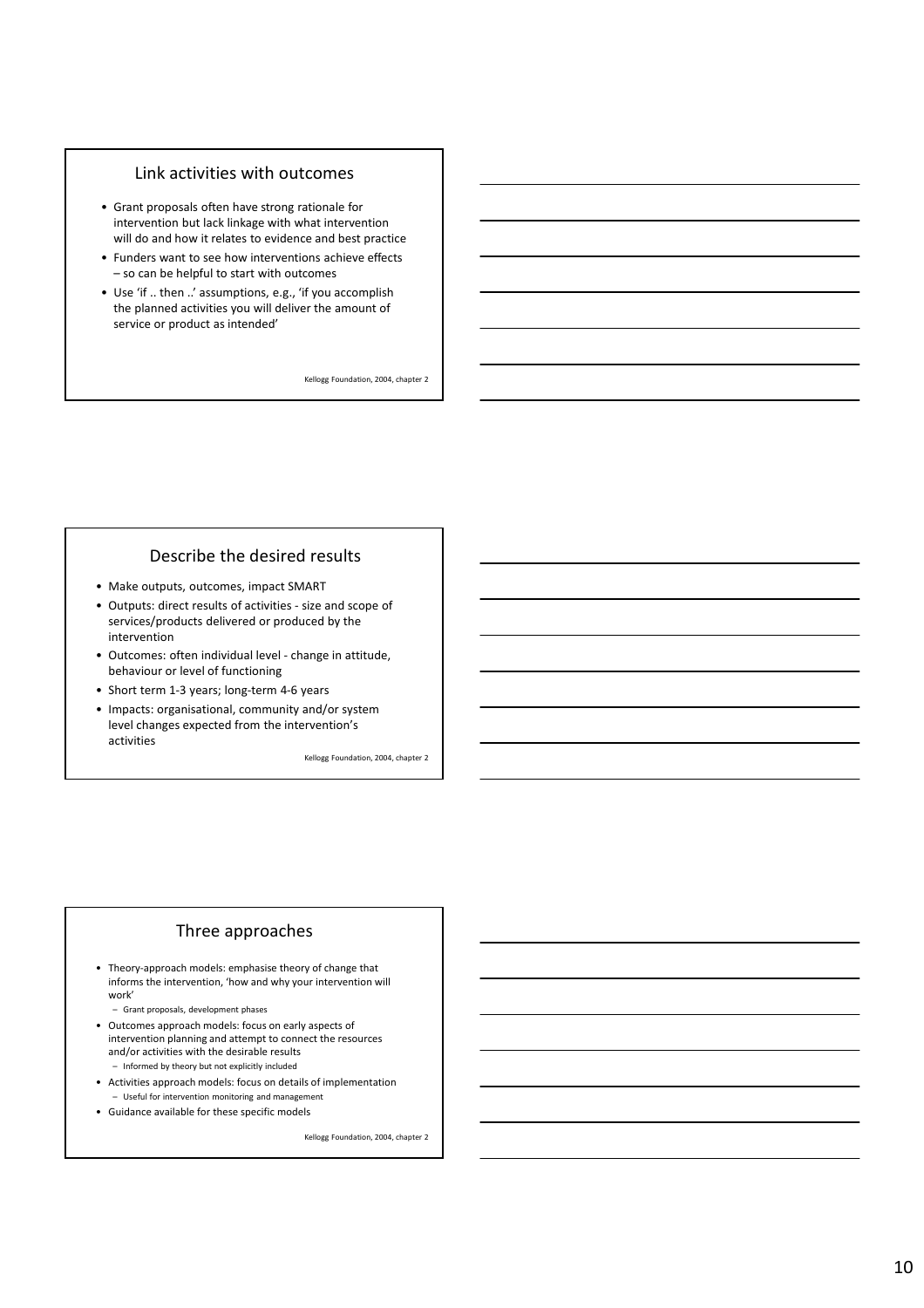| <b>Theory into Action Quality Criteria</b> |                                                                      | <b>Not</b><br><b>Yes</b><br>Yet |  | <b>Comments/Revisions</b> |
|--------------------------------------------|----------------------------------------------------------------------|---------------------------------|--|---------------------------|
| 1.                                         | Major activities needed to implement<br>the program are listed.      | г                               |  |                           |
| 2.                                         | Activities are clearly connected to the<br>specified program theory. | н                               |  |                           |
| 3.                                         | Major resources needed to implement<br>the program are listed.       | г                               |  |                           |
| 4.                                         | Resources match the type of program.                                 |                                 |  |                           |
| 5.                                         | All activities have sufficient and<br>appropriate resources.         | ı.                              |  |                           |

| <u> 1989 - Johann John Stone, markin sanadi amerikan bahasa dan berkembang di sebagai pertama dan berkembang di s</u>  |  |  |                                   |
|------------------------------------------------------------------------------------------------------------------------|--|--|-----------------------------------|
| the contract of the contract of the contract of the contract of the contract of the contract of                        |  |  | the control of the control of the |
| <u> 2000 - Jan Barat de Barat de la Barat de la Barat de la Barat de la Barat de la Barat de la Barat de la Bara</u>   |  |  |                                   |
|                                                                                                                        |  |  |                                   |
| and the contract of the contract of the contract of the contract of the contract of the contract of the contract of    |  |  |                                   |
| <u> 1989 - Johann Stoff, deutscher Stoffen und der Stoffen und der Stoffen und der Stoffen und der Stoffen und der</u> |  |  |                                   |
|                                                                                                                        |  |  |                                   |





#### Development of Wisconsin Model

- Situation: what is the problem and for whom? How do we know? Who cares? What influences the problem? Who else is trying to solve the problem?
- Inputs: which resources do we need or are we using?
- Outputs: what are we doing or do we need to do? Who are we reaching or targeting?
- Outcomes: what change do we expect as a result of those inputs/activities? Why is this important? Does it lead to something else? What will happen immediately and later on?

Evaluation Support Scotland, www.evaluationsupportscotland.org.uk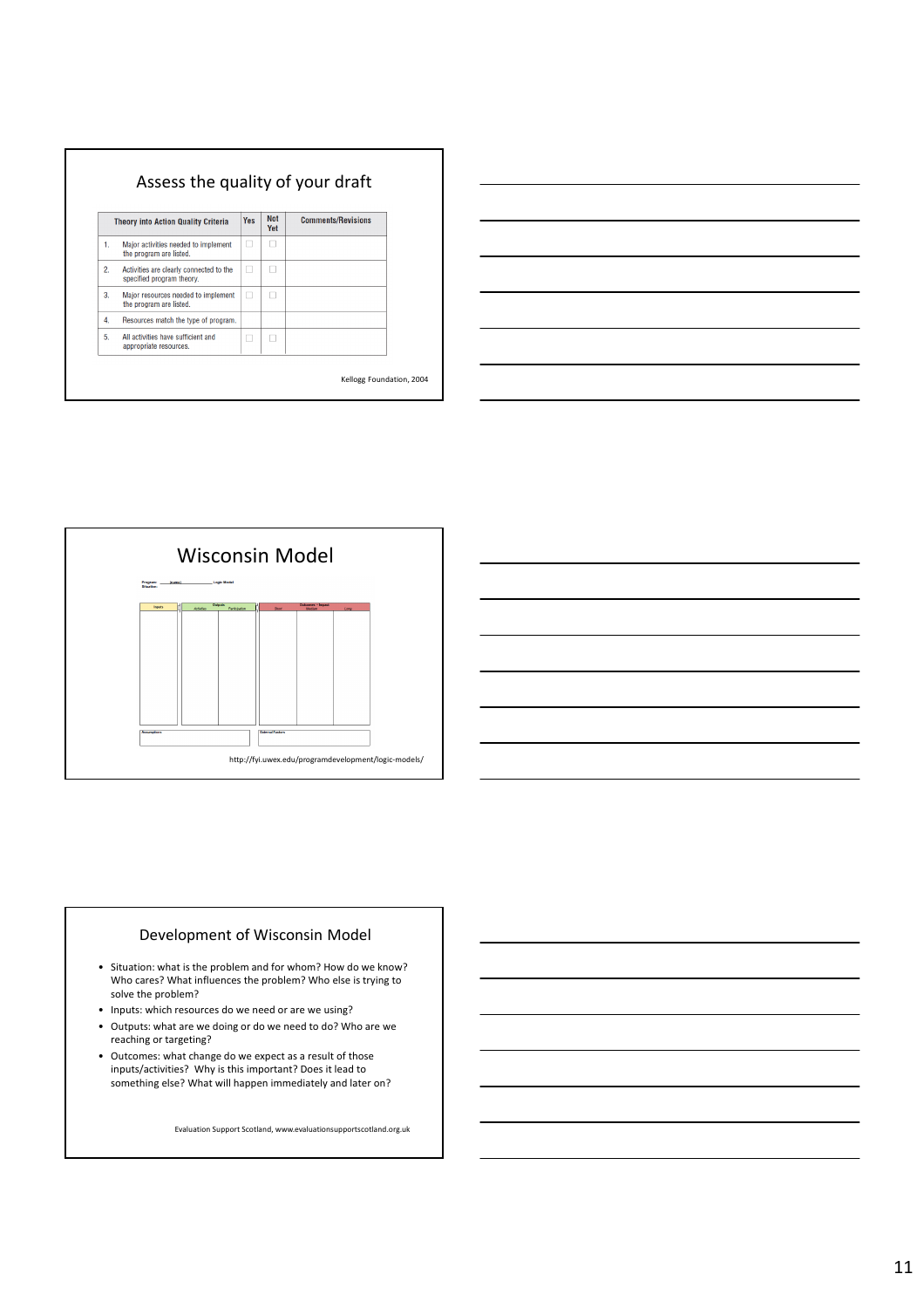#### Considerations

- Determine the purpose of the logic model, who will use it and for what
- Involve others
- Explore the research, evidence base, and what others are doing and have done

University of Wisconsin-Extension, Enhancing Program Performance with Logic Models 2003

#### Approaches for a new intervention

- Start with long-term outcomes, informed by vision/strategy, and work backwards
- Start with long-term outcomes, then move to activities and connect them
- Start with long-term outcomes, then brainstorm all the things that need to happen to achieve them
- Turn model around: outcomes, outputs, input

University of Wisconsin-Extension, Enhancing Program Performance with Logic Models 2003

## Standards of quality

- Meaningful: it represents action that is valued and worth doing
- Plausible: it makes sense
- Do-able: it can be carried out
- Testable: it can be verified

Working forwards: why? Working backwards: how? What else?

University of Wisconsin-Extension, Enhancing Program Performance with Logic Models 2003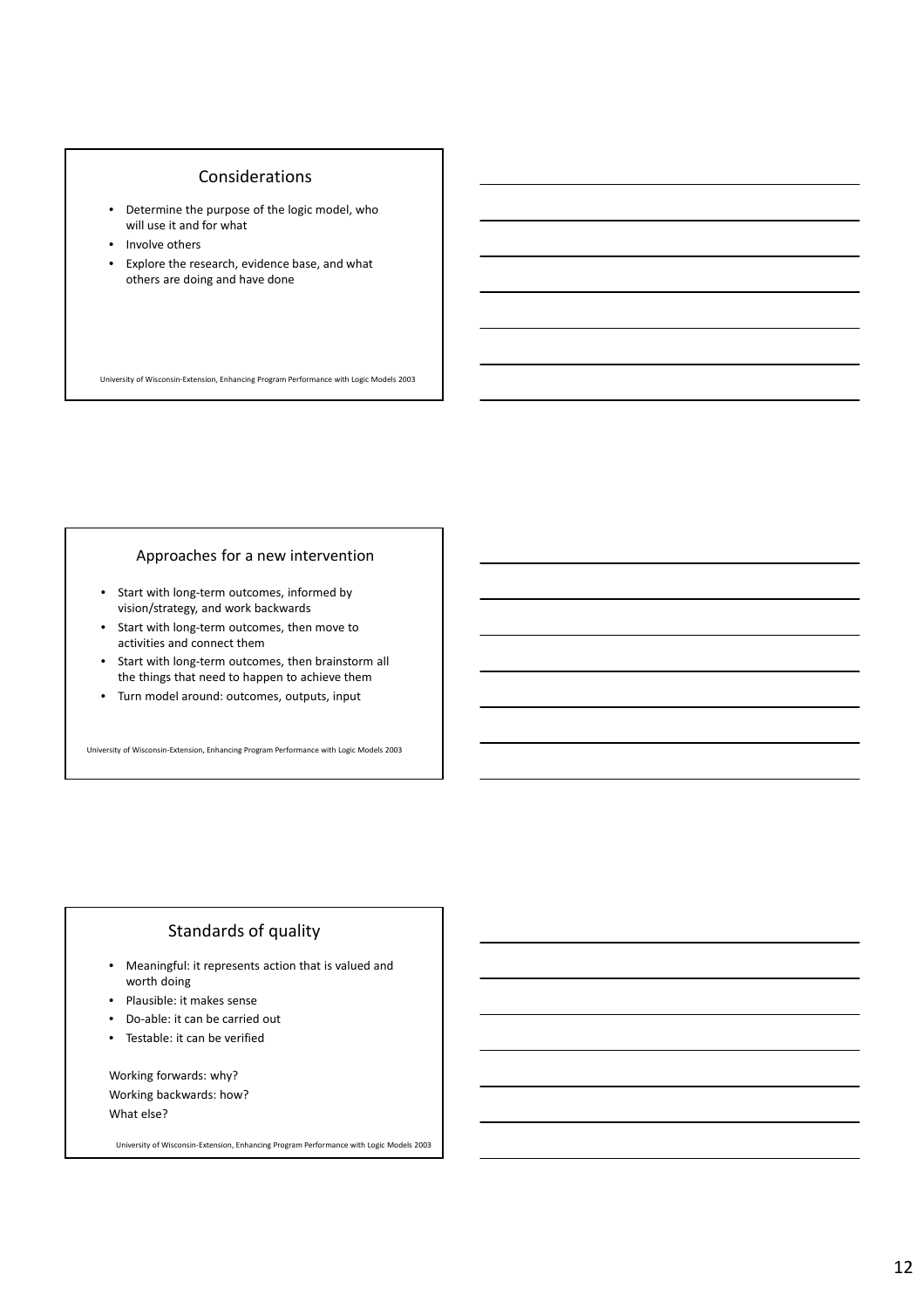## Develop a logic model

Use an example intervention of a group member or example intervention provided

Develop a logic model for the intervention. It should depict:

- Resources, e.g., how you will apply resources to ensure implementation of intervention activities?
- Intervention activities: what will you implement?
- Outputs, outcomes and impact: what does the intervention aim to achieve?

Use one of the templates provided

## Very brief physical activity advice

- Mitchell et al. Protocol paper for the Very Brief Interventions (VBI) Trial (Trials 2016)
- A five-minute pedometer intervention to promote walking targeting apparently healthy adults aged 40-74 years
- Delivered by practice nurses or health care assistants as part of NHS Health Checks (preventive screening) in primary care
- The intervention consists of: brief assessment of physical activity and feedback, information about the physical activity recommendations, handing out a pedometer, and encouraging goal setting and self-monitoring

# **Conclusions and feedback**